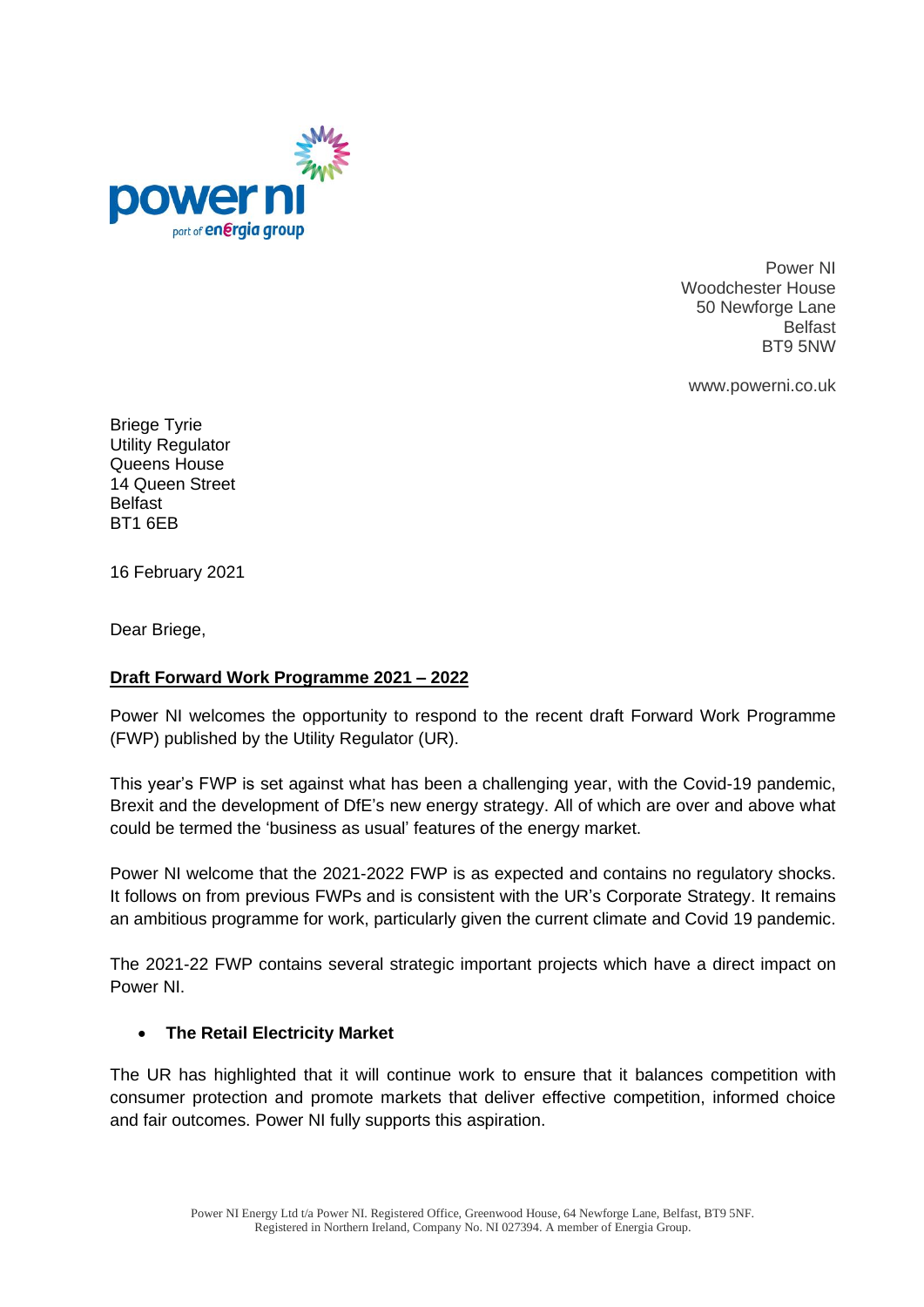# - **Consumer Protection**

The UR's Consumer Protection Programme has several projects to be completed. Power NI has engaged with the UR throughout the Consumer Protection process and will continue to work with the UR to deliver the detailed goals of the programme.

Power NI welcomes the work already completed to date on Consumer Protection as with last year however, it is disappointing that the UR's review Guaranteed Service Standards (GSS) has not yet concluded.

The GSS regime offers an opportunity to define how NIE Network's provide network related services to customers both in terms of general reliability and quality as well as services requested via the customers supplier. At present there is little reporting or transparency in relation to NIE Networks performance against the GSS and no opportunity for suppliers to input into or change the setting of standards. Suppliers have the most interaction with customers and any perception of poor service by NIE Networks is reflected on the supplier. It is therefore crucial that the UR implement a process which facilitates scrutiny and review. Power NI strongly urges the UR to address this especially given the increased focus on NIE Networks performance brought about by the Back-Billing Decision which went live on 1 October 2020.

# **Price Control Review**

In December 2016 the Utility Regulator (UR) concluded Phase II of its 'Review of the Effectiveness of Competition in the Northern Ireland Energy Retail Market' and in a Decision Paper entitled Regulatory Implications communicated an intention to monitor the retail electricity market and implement one of four identified options should it decide to end price regulation. Power NI strongly believes that it is inherent upon the UR to conclude the process undertaken under the heading of 'review of the effectiveness of competition'.

A wide range of market protection enhancements have taken place since 2016 against a backdrop of retaining the significant regulatory controls placed upon Power NI. Controls including domestic price regulation and non-discrimination licence conditions which are only applied to Power NI, despite a declining domestic market share.

As the UR is aware, the nature of the regulated domestic electricity price and the associated licence conditions restrict what Power NI can offer domestic customers by way of contracts, offers, discounts, incentives etc. and limit Power NI's ability to compete with other suppliers on an equal basis. The recent consultation on changes to the Marketing Code of Practice highlight just how much of a disadvantage Power NI are in terms of being able to compete effectively in the market. Power NI again urges the UR to progress the work in relation to the regulatory framework surrounding the Northern Ireland Electricity Market and provide a clear roadmap which gives certainty to all stakeholders.

### - **Innovation in energy markets and licences**

The anticipated new Strategic Energy Framework and development of the energy transition will require new and innovative regulatory approaches. Innovation will come from electricity suppliers who have both the relationship with the customer and the inherent ability to offer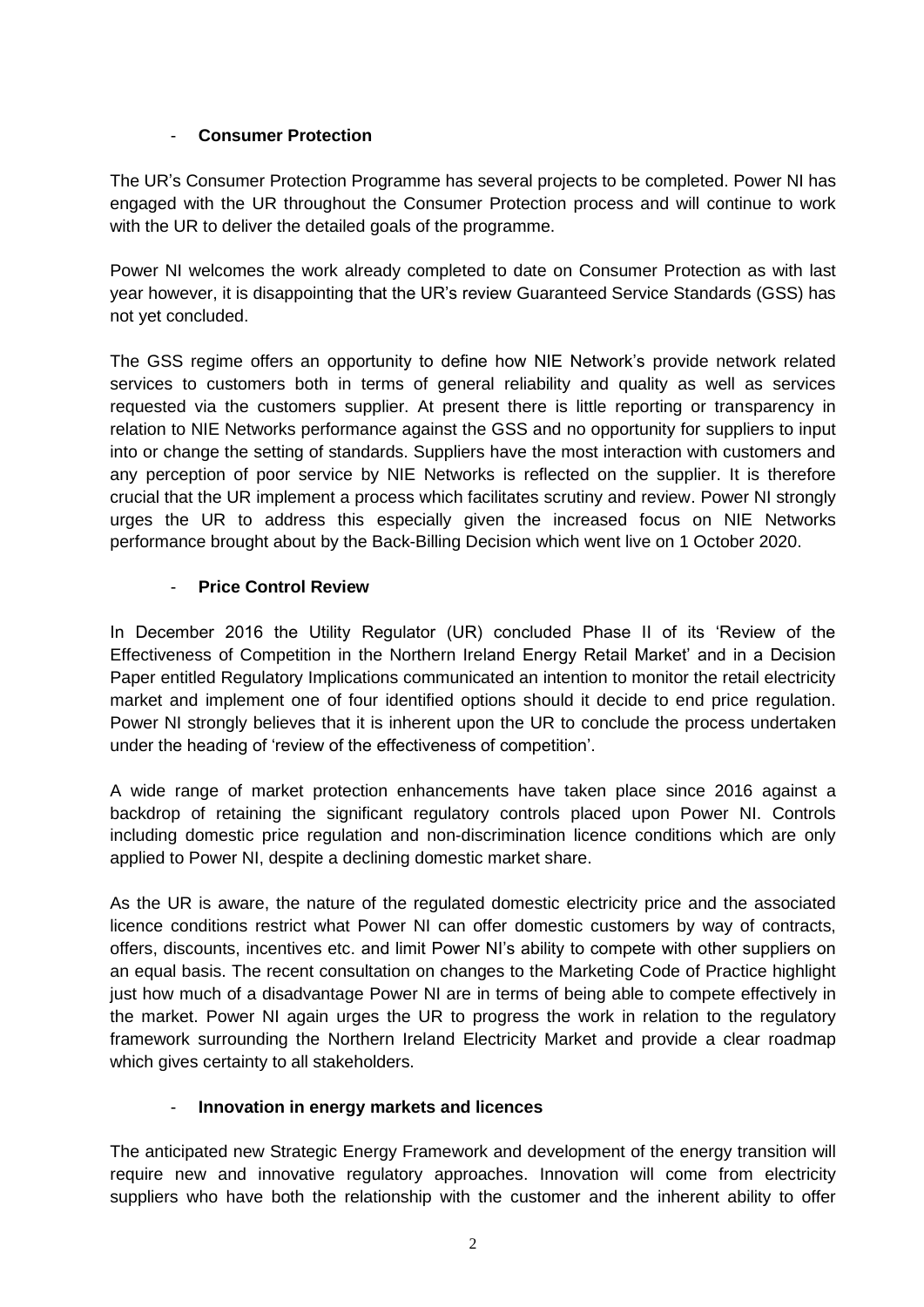aggregated routes to market. The immediate difficultly is that in many instances and in Power NI's case, the electricity licence regime either restricts or prevents solutions being brought forward.

As the UR is aware Power NI has, particularly in the last year, put forward a number of innovative projects which required regulatory approval and a review of licence conditions to enable them to proceed. Whilst the approval of such projects has been welcome, the timescales for this approval has been long and at times putting Power NI at a competitive disadvantage.

Whilst this issue is acknowledged in the FWP, Power NI believes more immediate licence amendments are required in parallel to a longer term fundamental review of the electricity supply licence. To fail to address this issue will not foster an innovation culture and risks the UR becoming a blocker to innovation, the energy transition and at odds with the Strategic Energy Framework.

### • **Security of supply and low carbon future**

#### - **Consumer Centric Energy Strategy to help deliver net zero**

The Net Zero target will be challenging for Northern Ireland given the significance of agriculture in our economy, our reliance on oil for heating, the energy efficiency of our housing stock, the transportation infrastructure, prevalence of private cars and our relatively small highly dispersed population. Consumers need to be placed at the centre of whole systems approach to the energy transition and Power NI welcome the inclusion of this strategy within the FWP.

Discussions in relation to the energy transition can often focus on grid development, smart technologies and niche or speculative schemes. At the heart of the energy sector are customers who ultimately pay for all of the upstream activities and to achieve the net zero target it is customer behavioural changes which will ultimately determine whether that target is met.

Customers will need support, information, choice and incentives to change behaviours. It is however important to recognise, understand and reflect that customers are not a single homogenous group. Customers will want a range of options which so that they can decide what meets their particular needs. Some customers will want to become fully immersed in the energy market, becoming prosumers willing to respond to real-time signals and actively manage their load. Others will want to be informed and have a good understating of their usage while others will not be particularly interested in energy and require protection and confidence in the operation of the market. All customers however will be interested in the price they pay for their energy.

Power NI would call on the UR to ensure that work on the customer centric strategy is prioritised, so that customers are not left behind, particularly those most vulnerable.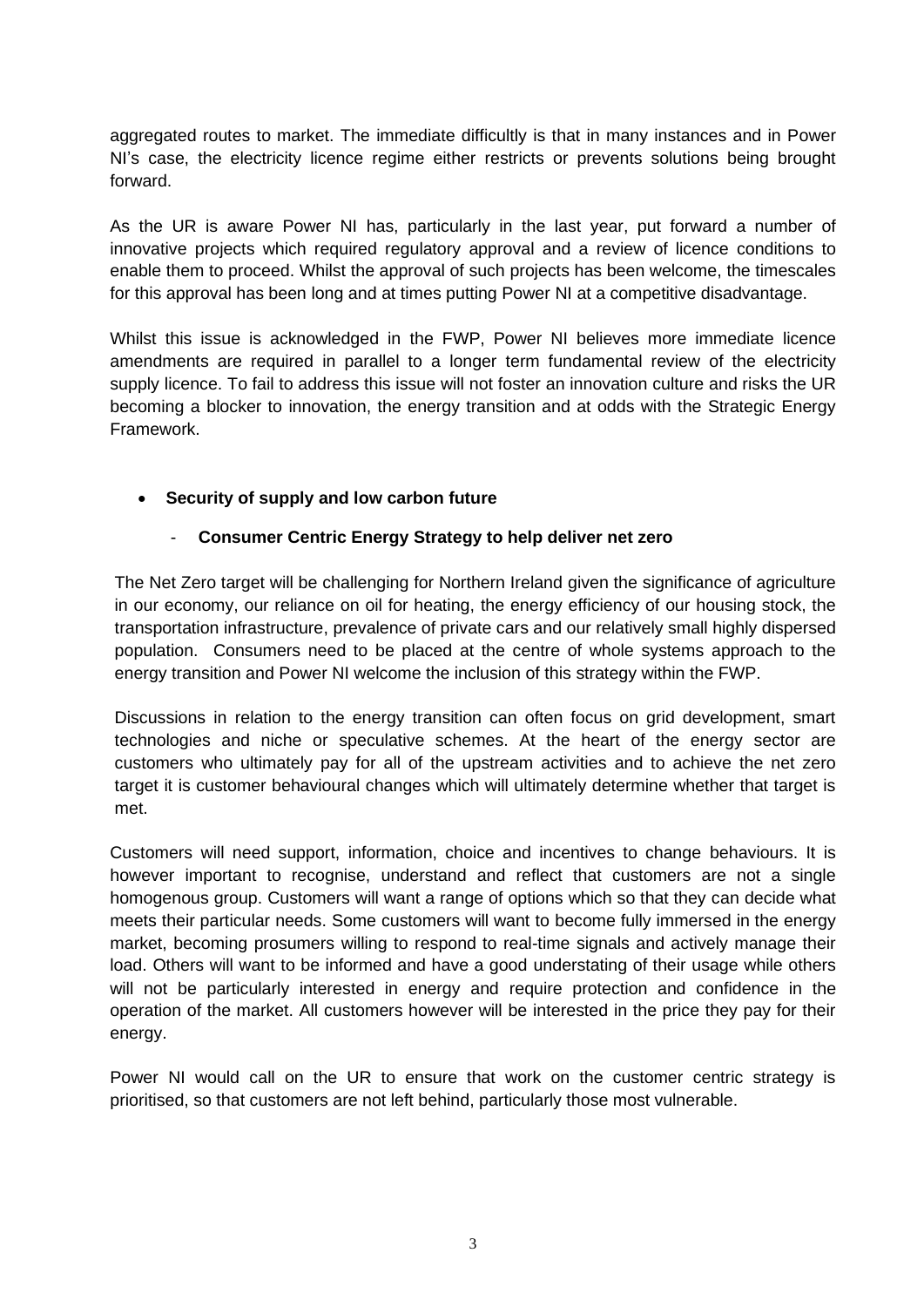### - **Develop NISEP quality standards and an appropriate quality assurance approach**

Power NI has been actively involved with the NISEP scheme and the Energy Efficiency Levy for over 16 years. It is undeniable that NISEP has made a positive contribution in helping customers, often those in financial difficulty or need reduce their energy consumption and ultimately their bills. Work within the home however is 'personal' to customers; and trust, reputation and delivery is key to enabling success. If any scheme delivers poor outcomes within the home or leaves the customer unhappy, the reputation of the scheme suffers, word spreads quickly and uptake could dry up.

Power NI welcome the UR's plan to develop quality standards and an appropriate quality assurance approach for NISEP. The need to develop clear guidance for all involved is key to the success of the scheme going forward. Power NI would also be keen to ensure that quality standards are developed with the need for quality monitoring to be carried out independently from any organisation responsible for scheme management or installing measures etc. There should be clear quality monitoring guidance with quality checks completed on all installers and samples of measures installed.

In introducing enhanced quality standards, UR must also recognise the additional time, effort and cost that a proposed new approach may place on Primary Bidders and allow for this to be considered in the application process for funding.

# • **Enabling 21st century networks**

### - **DUoS Charging Review**

Power NI understands that the UR's FWP project in this area relates to the allocation of costs and the approach to DUoS charging. While welcoming this area of focus, Power NI would urge the UR to also review the process and timing of setting DUoS network tariffs. Power NI raised this issue last year and there is little evidence of any progress.

To again reiterate the issue, from a supplier perspective there appears to be a complete disconnect between the regulatory tariff obligations placed on suppliers via licence conditions, and those placed on the Transmission and Distribution System Operators.

Suppliers have strict notification timelines for communicating any tariff change to customers. In relation to the price controlled domestic tariff with its additional verification and communication obligations, this begins circa 6 weeks prior to implementation. Unfortunately, there appears to be no reciprocal obligations placed on either Northern Ireland Electricity Networks as Distribution System Operator or SONI as Transmission System Operator and significant delays in the publication if network tariffs have been witnessed.

Such delays show no regard for the risk placed on suppliers. Tariffs are being set based upon assumptions when firm numbers should be known. When rates are not aligned with assumptions this creates significant financial risk and tariff volatility.